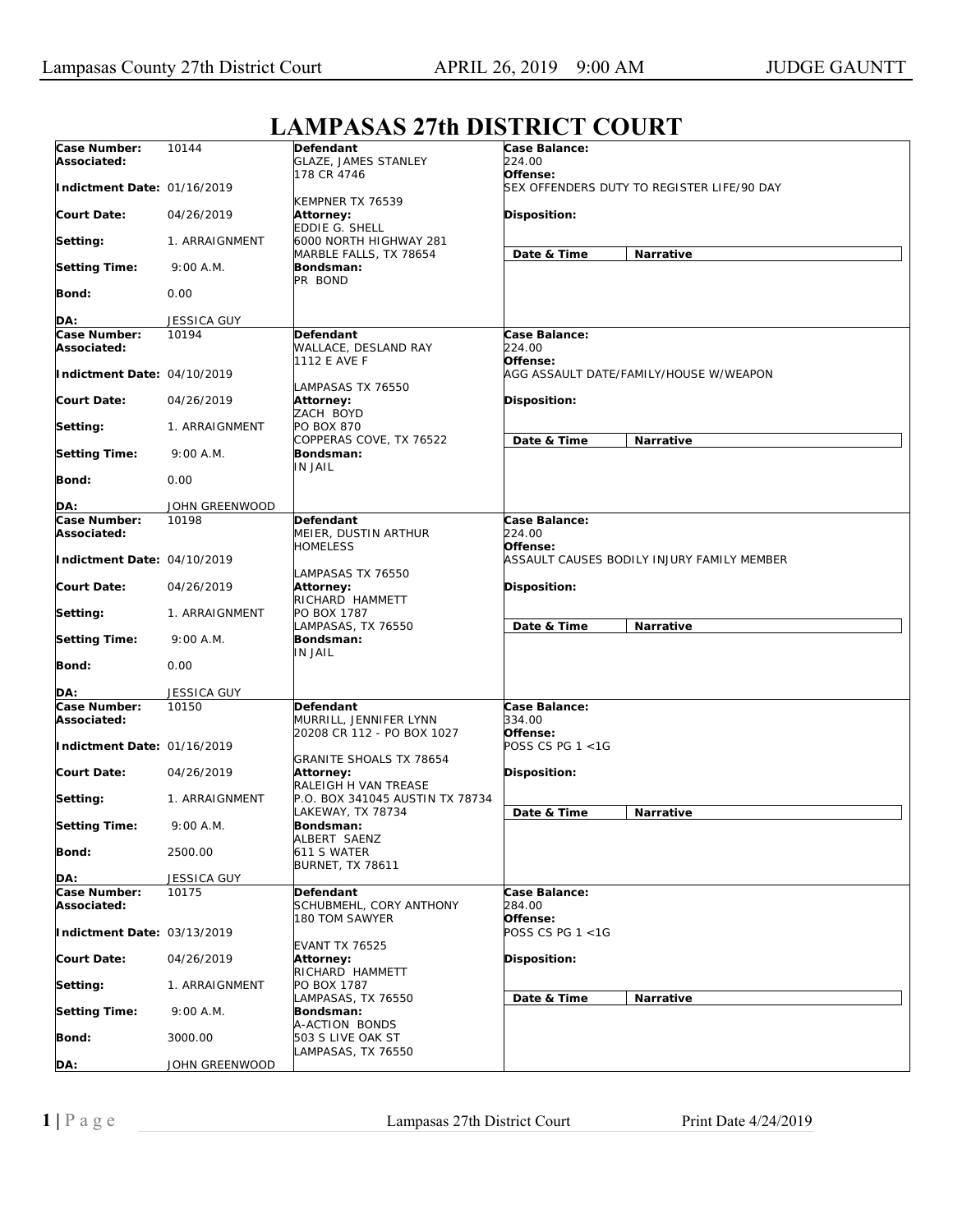| Case Number:<br>Associated: | 10199          | Defendant<br>LEWIS, SCOTT ANTHONY                              | Case Balance:<br>224.00                            |  |
|-----------------------------|----------------|----------------------------------------------------------------|----------------------------------------------------|--|
| Indictment Date: 04/11/2019 |                | 805 HOOVER                                                     | Offense:<br>CONTINUOUS VIOLENCE AGAINST THE FAMILY |  |
| <b>Court Date:</b>          | 04/26/2019     | LAMPASAS TX 76550<br>Attorney:<br><b>BILL PRICE</b>            | Disposition:                                       |  |
| Setting:                    | 1. ARRAIGNMENT | 408 SOUTH LIVE OAK                                             | Narrative                                          |  |
| <b>Setting Time:</b>        | 9:00 A.M.      | LAMPASAS, TX 76550<br>Bondsman:<br><b>BOND BAIL BONDS</b>      | Date & Time                                        |  |
| <b>Bond:</b>                | 12500.00       | PO BOX 532<br>COMANCHE, TX 76442                               |                                                    |  |
| DA:                         |                |                                                                |                                                    |  |
|                             | JOHN GREENWOOD |                                                                |                                                    |  |
| Case Number:<br>Associated: | 10071          | <b>Defendant</b><br><b>GLAZE, JAMES STANLEY</b><br>178 CR 4746 | Case Balance:<br>224.00<br>Offense:                |  |
| Indictment Date: 08/15/2018 |                | KEMPNER TX 76539                                               | SEX OFFENDERS FAILURE TO COMPLY/CIVIL              |  |
| Court Date:                 | 04/26/2019     | <b>Attorney:</b><br><b>EDDIE G. SHELL</b>                      | Disposition:                                       |  |
| Setting:                    | 2. PRE TRIAL   | 6000 NORTH HIGHWAY 281<br>MARBLE FALLS, TX 78654               | Date & Time<br>Narrative                           |  |
| <b>Setting Time:</b>        | 12:00 P.M.     | Bondsman:<br><b>BOND BAIL BONDS</b>                            |                                                    |  |
| Bond:                       | 3000.00        | PO BOX 532<br>COMANCHE, TX 76442                               |                                                    |  |
| DA:                         | JESSICA GUY    |                                                                |                                                    |  |
| Case Number:                | 10078          | Defendant                                                      | Case Balance:                                      |  |
| Associated:                 |                | HARRIS, MINDI ALINE                                            | 349.00                                             |  |
| Indictment Date: 08/15/2018 |                | 3330 CALDERA BLVD                                              | Offense:<br>POSS CS PG 1 >=4G<200G                 |  |
| Court Date:                 | 04/26/2019     | MIDLAND TX 79706<br>Attorney:<br><b>BILL PRICE</b>             | <b>Disposition:</b>                                |  |
| Setting:                    | 2. PRE TRIAL   | 408 SOUTH LIVE OAK<br>LAMPASAS, TX 76550                       | Date & Time<br>Narrative                           |  |
| <b>Setting Time:</b>        | 9:00 A.M.      | Bondsman:<br><b>ACE BAIL BONDS</b>                             |                                                    |  |
| <b>Bond:</b>                | 2500.00        | 7850 CR 252<br>BERTRAM, TX 78605                               |                                                    |  |
| DA:                         | JOHN GREENWOOD |                                                                |                                                    |  |
| Case Number:<br>Associated: | 10166          | Defendant<br>HERNANDEZ, NICK CORTEZ                            | Case Balance:<br>334.00                            |  |
| Indictment Date: 02/13/2019 |                | 904 E AVE I<br>LAMPASAS, TEXAS 76550<br>LAMPASAS TX 76550      | Offense:<br>EVADING ARREST DET W/VEH               |  |
| <b>Court Date:</b>          | 04/26/2019     | <b>Attorney:</b><br><b>EDDIE G. SHELL</b>                      | Disposition:                                       |  |
| Setting:                    | 2. PRE TRIAL   | 6000 NORTH HIGHWAY 281<br>MARBLE FALLS, TX 78654               | Date & Time<br>Narrative                           |  |
| <b>Setting Time:</b>        | 9:00 A.M.      | Bondsman:<br><b>JIM TIMMONS</b>                                |                                                    |  |
| <b>Bond:</b>                | 1000.00        | 1508 W. COMMERCE<br><b>SAN SABA, TX 76877</b>                  |                                                    |  |
| DA:                         | JESSICA GUY    |                                                                |                                                    |  |
| Case Number:                | 10052          | Defendant                                                      | Case Balance:                                      |  |
| Associated:                 |                | CROUCH, MICHAEL THOMAS<br>136 LOOP 308                         | 224.00<br>Offense:                                 |  |
| Indictment Date: 06/13/2018 |                |                                                                | THEFT PROP >=\$2,500<\$30K                         |  |
| <b>Court Date:</b>          | 04/26/2019     | <b>BRIGGS TX 78608</b><br>Attorney:<br>PAUL HARRELL            | Disposition:                                       |  |
| Setting:                    | 2. PRE TRIAL   | 412 S. LIVEOAK STREET<br>LAMPASAS, TX 76550                    | Date & Time<br>Narrative                           |  |
| <b>Setting Time:</b>        | 9:00 A.M.      | Bondsman:                                                      |                                                    |  |
| <b>Bond:</b>                | 0.00           | RICHARD PATRICK DBA OFF THE<br><b>HOOK BAIL BONDS</b>          |                                                    |  |
| DA:                         | JOHN GREENWOOD | 606 FOREST ST STE 102<br>GEORGETOWN, TX 78626                  |                                                    |  |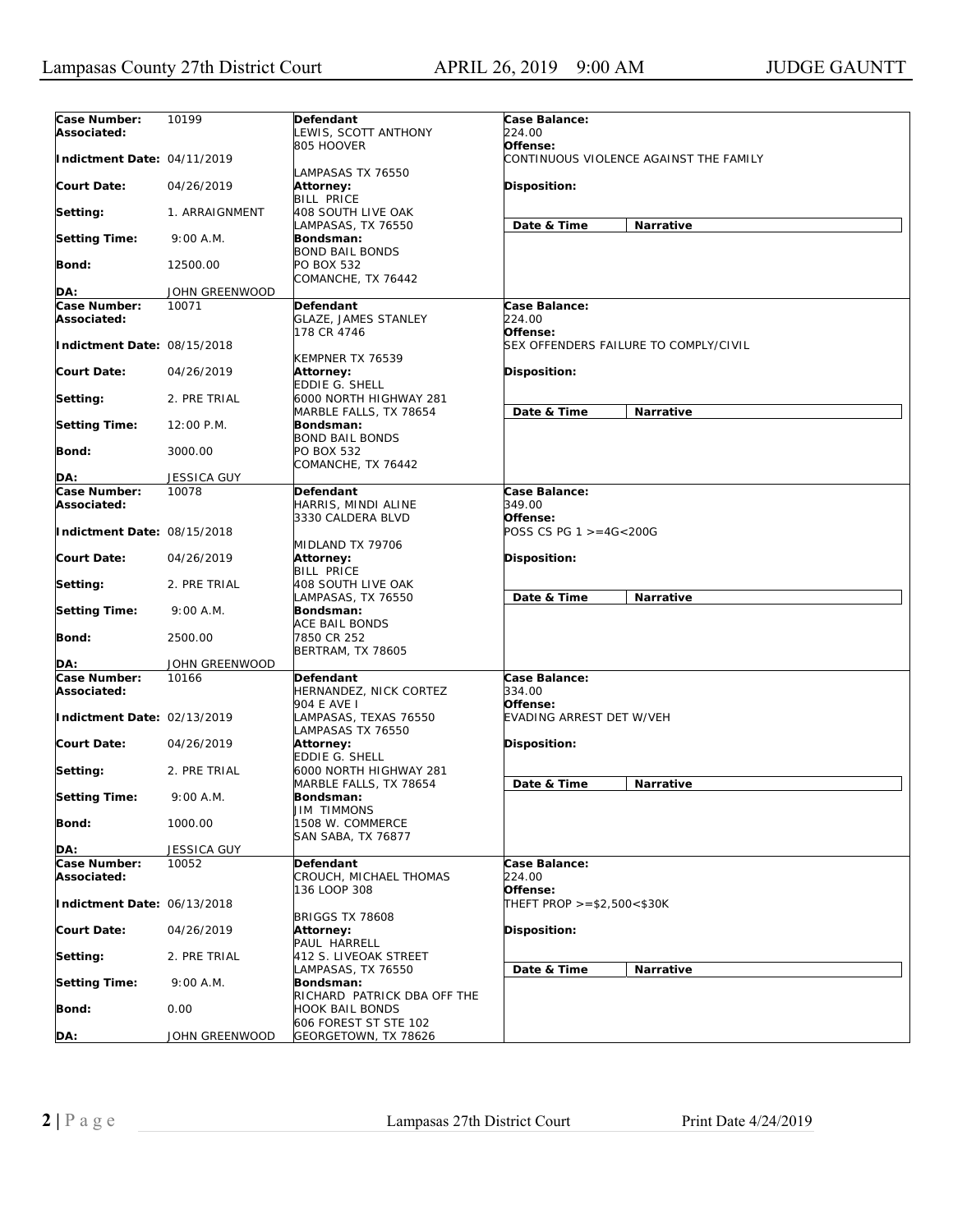| Case Number:<br>Associated: | 10118          | Defendant<br>BENDER, KELLY BERWIN                           | Case Balance:<br>284.00                     |                                              |
|-----------------------------|----------------|-------------------------------------------------------------|---------------------------------------------|----------------------------------------------|
| Indictment Date: 11/14/2018 |                | <b>16 MATTHEWS DRIVE</b>                                    | Offense:<br>POSS CS PG $1 < 1G$             |                                              |
| <b>Court Date:</b>          | 04/26/2019     | LAMPASAS TX 76550<br>Attorney:<br>ZACHARY J. MORRIS         | Disposition:                                |                                              |
| Setting:                    | 2. PRE TRIAL   | 412 S. LIVEOAK STREET                                       | Date & Time                                 | Narrative                                    |
| <b>Setting Time:</b>        | 9:00 A.M.      | LAMPASAS, TX 76550<br>Bondsman:                             |                                             |                                              |
| <b>Bond:</b>                | 3000.00        | A-ACTION BONDS<br>503 S LIVE OAK ST<br>LAMPASAS, TX 76550   |                                             |                                              |
|                             |                |                                                             |                                             |                                              |
| DA:<br>Case Number:         | JESSICA GUY    |                                                             |                                             |                                              |
| Associated:                 | 10176          | Defendant<br>KNIGHT, JESSE JAMES<br>25281 WILLOW CREEK ROAD | Case Balance:<br>224.00<br>Offense:         |                                              |
| Indictment Date: 03/13/2019 |                | HOCKLEY TX 77447                                            | FRAUD USE/POSS IDENTIFYING INFO # ITEMS < 5 |                                              |
| <b>Court Date:</b>          | 04/26/2019     | Attorney:<br>PAUL HARRELL                                   | Disposition:                                |                                              |
| Setting:                    | 2. PRE TRIAL   | 412 S. LIVEOAK STREET<br>LAMPASAS, TX 76550                 | Date & Time                                 | Narrative                                    |
| <b>Setting Time:</b>        | 9:00 A.M.      | Bondsman:<br>A-ACTION BONDS                                 |                                             |                                              |
| <b>Bond:</b>                | 0.00           | 503 S LIVE OAK ST<br>LAMPASAS, TX 76550                     |                                             |                                              |
| DA:                         | JOHN GREENWOOD |                                                             |                                             |                                              |
| Case Number:                | 10165          | Defendant                                                   | Case Balance:                               |                                              |
| Associated:                 |                | EDMONDSON, DONALD WADE<br>1704 E. AVE. G                    | 284.00<br>Offense:                          |                                              |
| Indictment Date: 02/13/2019 |                | LAMPASAS TX 76550                                           |                                             | PROH SUBSTANCE/ITEM IN CORRECTIONAL FACILITY |
| <b>Court Date:</b>          | 04/26/2019     | Attorney:<br>KIRK FULK                                      | Disposition:                                |                                              |
| Setting:                    | 2. PRE TRIAL   | PO BOX 1049<br>GOLDTHWAITE, TX 76844                        | Date & Time                                 | Narrative                                    |
| <b>Setting Time:</b>        | 9:00 A.M.      | Bondsman:<br>BOND BAIL BONDS                                |                                             |                                              |
| <b>Bond:</b>                | 0.00           | PO BOX 532<br>COMANCHE, TX 76442                            |                                             |                                              |
| DA:                         | JOHN GREENWOOD |                                                             |                                             |                                              |
| Case Number:<br>Associated: | 10141          | Defendant<br>SAMPLE, BRETT ALAN<br>2042 CECIL               | Case Balance:<br>224.00<br>Offense:         |                                              |
| Indictment Date: 12/12/2018 |                | WAYNOKA OK 73860                                            | UNL POSS FIREARM BY FELON                   |                                              |
| <b>Court Date:</b>          | 04/26/2019     | Attorney:<br>ZACHARY J. MORRIS                              | Disposition:                                |                                              |
| Setting:                    | 2. PRE TRIAL   | 412 S. LIVEOAK STREET<br>LAMPASAS, TX 76550                 | Date & Time                                 | Narrative                                    |
| <b>Setting Time:</b>        | 9:00 A.M.      | Bondsman:<br>CASH BOND                                      |                                             |                                              |
| <b>Bond:</b>                | 0.00           |                                                             |                                             |                                              |
| DA:                         | JOHN GREENWOOD |                                                             |                                             |                                              |
| Case Number:                | 10105          | Defendant                                                   | Case Balance:                               |                                              |
| Associated:                 |                | SANCHEZ, VANESSA RAYLEEN<br>803 CR 3376                     | 334.00<br>Offense:                          |                                              |
| Indictment Date: 10/17/2018 |                | KEMPNER TX 76539                                            | POSS CS PG1 <1G DFZ IAT                     |                                              |
| <b>Court Date:</b>          | 04/26/2019     | Attorney:<br><b>BILL PRICE</b>                              | Disposition:                                |                                              |
| Setting:                    | 3. PLEA        | <b>408 SOUTH LIVE OAK</b><br>LAMPASAS, TX 76550             | Date & Time                                 | Narrative                                    |
| <b>Setting Time:</b>        | 9:00 A.M.      | Bondsman:<br>IN JAIL                                        |                                             |                                              |
| <b>Bond:</b>                | 2500.00        |                                                             |                                             |                                              |
| DA:                         | JOHN GREENWOOD |                                                             |                                             |                                              |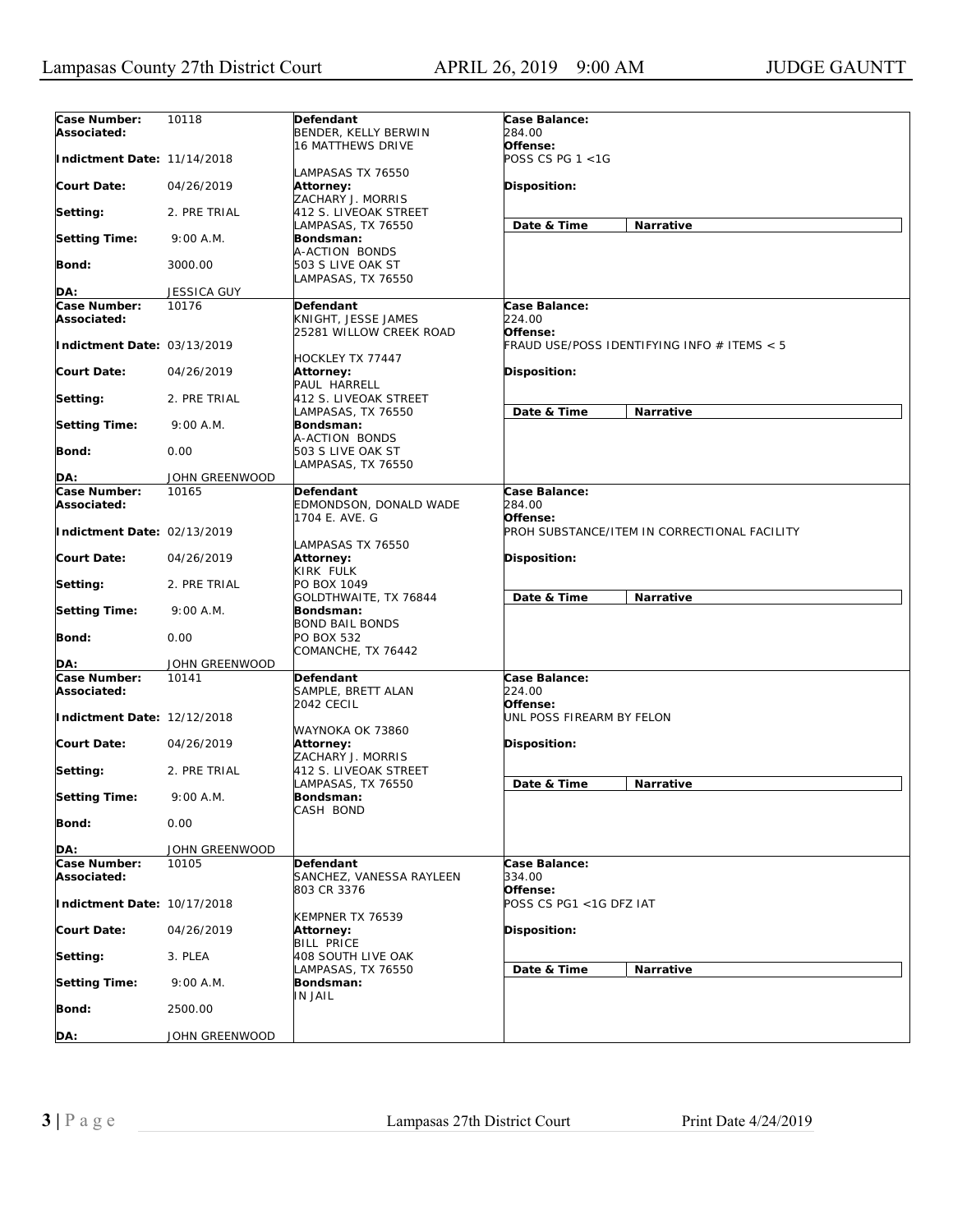| Case Number:<br>Associated: | 10155          | <b>Defendant</b><br>SANCHEZ, DANNY                                    | Case Balance:<br>224.00                                   |  |
|-----------------------------|----------------|-----------------------------------------------------------------------|-----------------------------------------------------------|--|
| Indictment Date: 01/16/2019 |                | 703 E. AVE J                                                          | Offense:<br>UNL INTER/USE/DISC WIRE/ORAL ELEC COMMUNICATE |  |
| <b>Court Date:</b>          | 04/26/2019     | LAMPASAS TX 76550<br>Attorney:<br><b>BILL PRICE</b>                   | Disposition:                                              |  |
| Setting:                    | 3. PLEA        | 408 SOUTH LIVE OAK                                                    |                                                           |  |
| <b>Setting Time:</b>        | 9:00 A.M.      | LAMPASAS, TX 76550<br>Bondsman:                                       | Date & Time<br>Narrative                                  |  |
| Bond:                       | 2500.00        | <b>JIM TIMMONS</b><br>1508 W. COMMERCE                                |                                                           |  |
|                             |                | <b>SAN SABA, TX 76877</b>                                             |                                                           |  |
| DA:                         | JOHN GREENWOOD |                                                                       |                                                           |  |
| Case Number:<br>Associated: | 10156          | <b>Defendant</b><br>DELAPENA, ERNESTO FERNANDO<br>167 PRIVATE RD 4368 | Case Balance:<br>284.00<br>Offense:                       |  |
| Indictment Date: 01/16/2019 |                | LAMPASAS TX 76550                                                     | POSS CS PG 1 <1G                                          |  |
| <b>Court Date:</b>          | 04/26/2019     | Attorney:<br><b>BILL PRICE</b>                                        | <b>Disposition:</b>                                       |  |
| Setting:                    | 3. PLEA        | 408 SOUTH LIVE OAK<br>LAMPASAS, TX 76550                              | Date & Time<br><b>Narrative</b>                           |  |
| <b>Setting Time:</b>        | 9:00 A.M.      | Bondsman:<br>A-ACTION BONDS                                           |                                                           |  |
| Bond:                       | 1000.00        | 503 S LIVE OAK ST<br>LAMPASAS, TX 76550                               |                                                           |  |
| DA:                         | JOHN GREENWOOD |                                                                       |                                                           |  |
| Case Number:                | 10153          | <b>Defendant</b>                                                      | Case Balance:                                             |  |
| Associated:                 |                | SCHOCH, AARON MAURICE                                                 | 339.00                                                    |  |
| Indictment Date: 01/16/2019 |                | 18071 199TH STREET                                                    | Offense:<br>POSS CS PG $1 > = 16 < 4G$                    |  |
| Court Date:                 | 04/26/2019     | Attorney:<br><b>BILL PRICE</b>                                        | <b>Disposition:</b>                                       |  |
| Setting:                    | 3. PLEA        | 408 SOUTH LIVE OAK<br>LAMPASAS, TX 76550                              | Date & Time<br>Narrative                                  |  |
| <b>Setting Time:</b>        | 9:00 A.M.      | Bondsman:<br><b>BOND BAIL BONDS</b>                                   |                                                           |  |
| Bond:                       | 0.00           | PO BOX 532<br>COMANCHE, TX 76442                                      |                                                           |  |
| DA:                         | JESSICA GUY    |                                                                       |                                                           |  |
| Case Number:<br>Associated: | 10123          | Defendant<br>GARCIA, LEE ANTHONY<br>601 S. SPRING ST.                 | Case Balance:<br>279.00<br>Offense:                       |  |
| Indictment Date: 11/14/2018 |                | LAMPASAS TX 76550                                                     | ASSAULT FAM/HOUSE MEM IMPEDE BREATH/CIRCULAT              |  |
| <b>Court Date:</b>          | 04/26/2019     | Attorney:<br><b>BILL PRICE</b>                                        | <b>Disposition:</b>                                       |  |
| Setting:                    | 5. PUNISHMENT  | 408 SOUTH LIVE OAK<br>LAMPASAS, TX 76550                              | Date & Time<br>Narrative                                  |  |
| <b>Setting Time:</b>        | 9:00 A.M.      | Bondsman:<br><b>IN JAIL</b>                                           |                                                           |  |
| Bond:                       | 75000.00       |                                                                       |                                                           |  |
| DA:                         | JOHN GREENWOOD |                                                                       |                                                           |  |
| Case Number:<br>Associated: | 10110          | Defendant<br><b>GARCIA, LEE ANTHONY</b>                               | Case Balance:<br>279.00                                   |  |
| Indictment Date: 10/17/2018 |                | 603 S. SPRING ST. #1                                                  | Offense:<br>THEFT OF FIREARM                              |  |
| <b>Court Date:</b>          | 04/26/2019     | LAMPASAS TX 76550<br>Attorney:                                        | Disposition:                                              |  |
| Setting:                    | 5. PUNISHMENT  | <b>BILL PRICE</b><br>408 SOUTH LIVE OAK                               |                                                           |  |
| <b>Setting Time:</b>        | 9:00 A.M.      | LAMPASAS, TX 76550<br>Bondsman:                                       | Date & Time<br>Narrative                                  |  |
| Bond:                       | 3000.00        | IN JAIL                                                               |                                                           |  |
| DA:                         | JOHN GREENWOOD |                                                                       |                                                           |  |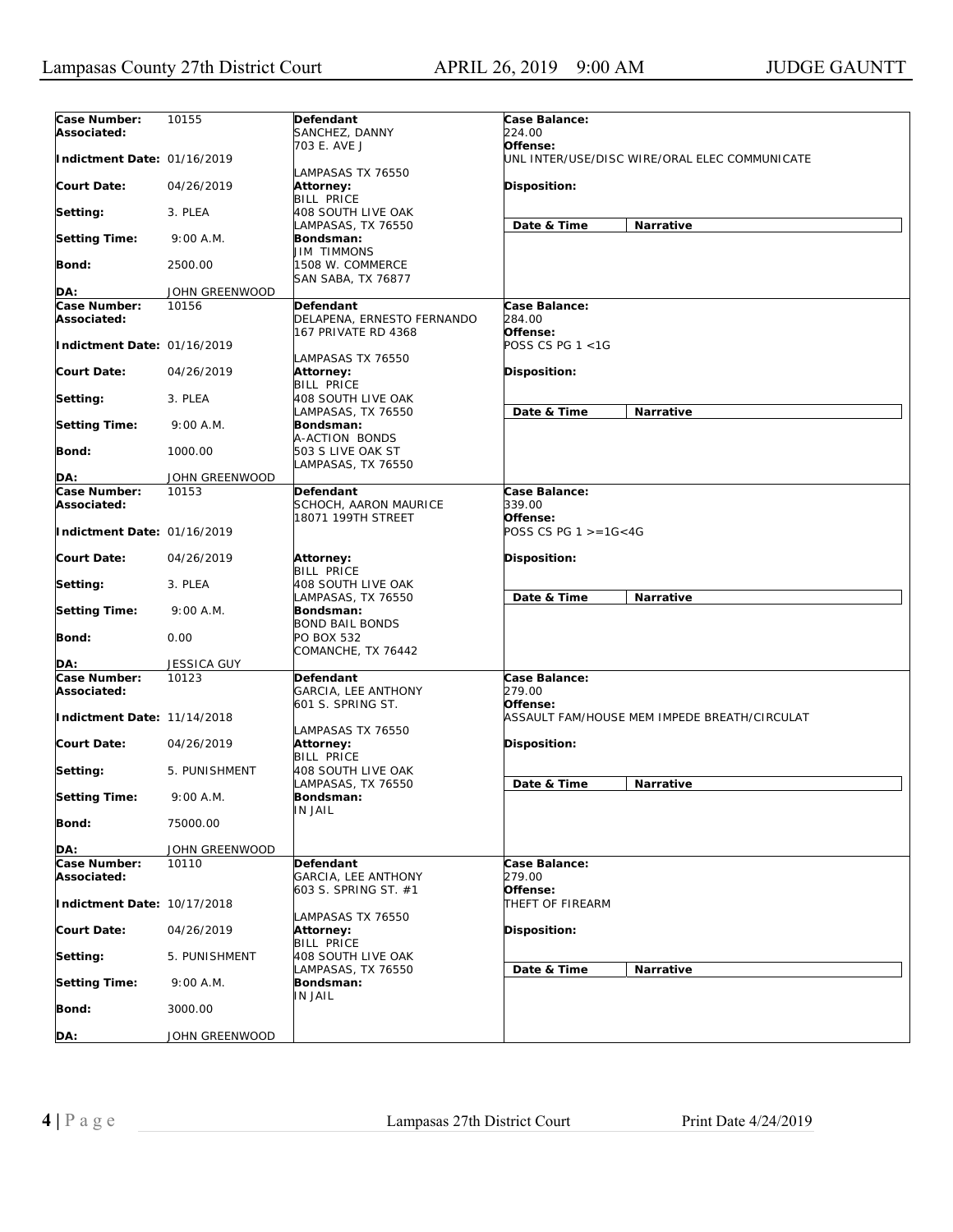| Case Number:<br>Associated: | 10111                          | Defendant<br>GARCIA, LEE ANTHONY                     | Case Balance:<br>339.00                               |  |
|-----------------------------|--------------------------------|------------------------------------------------------|-------------------------------------------------------|--|
| Indictment Date: 10/17/2018 |                                | 603 S. SPRING ST. #1                                 | Offense:<br>POSS CS PG1 <1G DFZ IAT                   |  |
| <b>Court Date:</b>          | 04/26/2019                     | Attorney:<br><b>BILL PRICE</b>                       | Disposition:                                          |  |
| Setting:                    | 5. PUNISHMENT                  | 408 SOUTH LIVE OAK                                   | Narrative                                             |  |
| <b>Setting Time:</b>        | 9:00 A.M.                      | LAMPASAS, TX 76550<br>Bondsman:                      | Date & Time                                           |  |
| Bond:                       | 1000.00                        | <b>IN JAIL</b>                                       |                                                       |  |
| DA:                         | JOHN GREENWOOD                 |                                                      |                                                       |  |
| Case Number:                | 9688                           | Defendant                                            | Case Balance:                                         |  |
| Associated:                 |                                | LEON, BRANDY MARIE<br>608 S MAIN ST                  | 374.00<br>Offense:                                    |  |
| Indictment Date: 12/21/2016 |                                | LAMPASAS TX 76550                                    | POSS CS PG 1 <1G                                      |  |
| <b>Court Date:</b>          | 04/26/2019                     | <b>Attorney:</b><br>EDDIE G. SHELL                   | Disposition:                                          |  |
| Setting:                    | ADJUDICATION<br>ANNOUNCEMENT   | 6000 NORTH HIGHWAY 281<br>MARBLE FALLS, TX 78654     | Date & Time<br>Narrative                              |  |
| <b>Setting Time:</b>        | 9:00 A.M.                      | Bondsman:<br>PR BOND                                 |                                                       |  |
| <b>Bond:</b>                | 2500.00                        |                                                      |                                                       |  |
| DA:                         | <b>JESSICA GUY</b>             |                                                      |                                                       |  |
| Case Number:                | 9461                           | Defendant                                            | Case Balance:                                         |  |
| Associated:                 |                                | LEWIS, SCOTT ANTHONY                                 | 279.00                                                |  |
| Indictment Date: 11/25/2015 |                                | 805 HOOVER                                           | Offense:<br><i>ARSON</i>                              |  |
| <b>Court Date:</b>          | 04/26/2019                     | Attorney:<br><b>BILL PRICE</b>                       | <b>Disposition:</b>                                   |  |
| Setting:                    | ADJUDICATION<br>ANNOUNCEMENT   | 408 SOUTH LIVE OAK<br>LAMPASAS, TX 76550             | Date & Time<br>Narrative                              |  |
| <b>Setting Time:</b>        | 9:00 A.M.                      | Bondsman:<br><b>IN JAIL</b>                          |                                                       |  |
| <b>Bond:</b>                | 0.00                           |                                                      |                                                       |  |
| DA:                         | JOHN GREENWOOD                 |                                                      |                                                       |  |
| Case Number:<br>Associated: | 9631                           | Defendant<br>DEWALD, JUSTINE MERISSA<br>299 CR 4492  | Case Balance:<br>319.00                               |  |
| Indictment Date: 10/12/2016 |                                |                                                      | Offense:<br>THEFT PROP >=\$2,500<\$30K                |  |
| <b>Court Date:</b>          | 04/26/2019                     | KEMPNER TX 76539<br><b>Attorney:</b><br>PAUL HARRELL | <b>Disposition:</b>                                   |  |
| Setting:                    | ADJUDICATION<br><b>HEARING</b> | 412 S. LIVEOAK STREET<br>LAMPASAS, TX 76550          | Date & Time<br>Narrative                              |  |
| <b>Setting Time:</b>        | 9:00A.M.                       | Bondsman:<br>IN JAIL                                 |                                                       |  |
| Bond:                       | 10000.00                       |                                                      |                                                       |  |
| DA:                         | <b>JESSICA GUY</b>             |                                                      |                                                       |  |
| Case Number:<br>Associated: | 9864                           | Defendant<br>DEWALD, JUSTINE MERISSA                 | Case Balance:<br><i>229.00</i>                        |  |
| Indictment Date: 09/13/2017 |                                | 299 CR 4492                                          | Offense:<br>ABANDON ENDANGER CHILD W/INTENT TO RETURN |  |
| <b>Court Date:</b>          | 04/26/2019                     | KEMPNER TX 76539<br>Attorney:<br>PAUL HARRELL        | Disposition:                                          |  |
| Setting:                    | ADJUDICATION                   | 412 S. LIVEOAK STREET                                |                                                       |  |
| <b>Setting Time:</b>        | <b>HEARING</b><br>9:00 A.M.    | LAMPASAS, TX 76550<br>Bondsman:                      | Date & Time<br>Narrative                              |  |
| <b>Bond:</b>                | 5000.00                        | IN JAIL                                              |                                                       |  |
| DA:                         | JESSICA GUY                    |                                                      |                                                       |  |